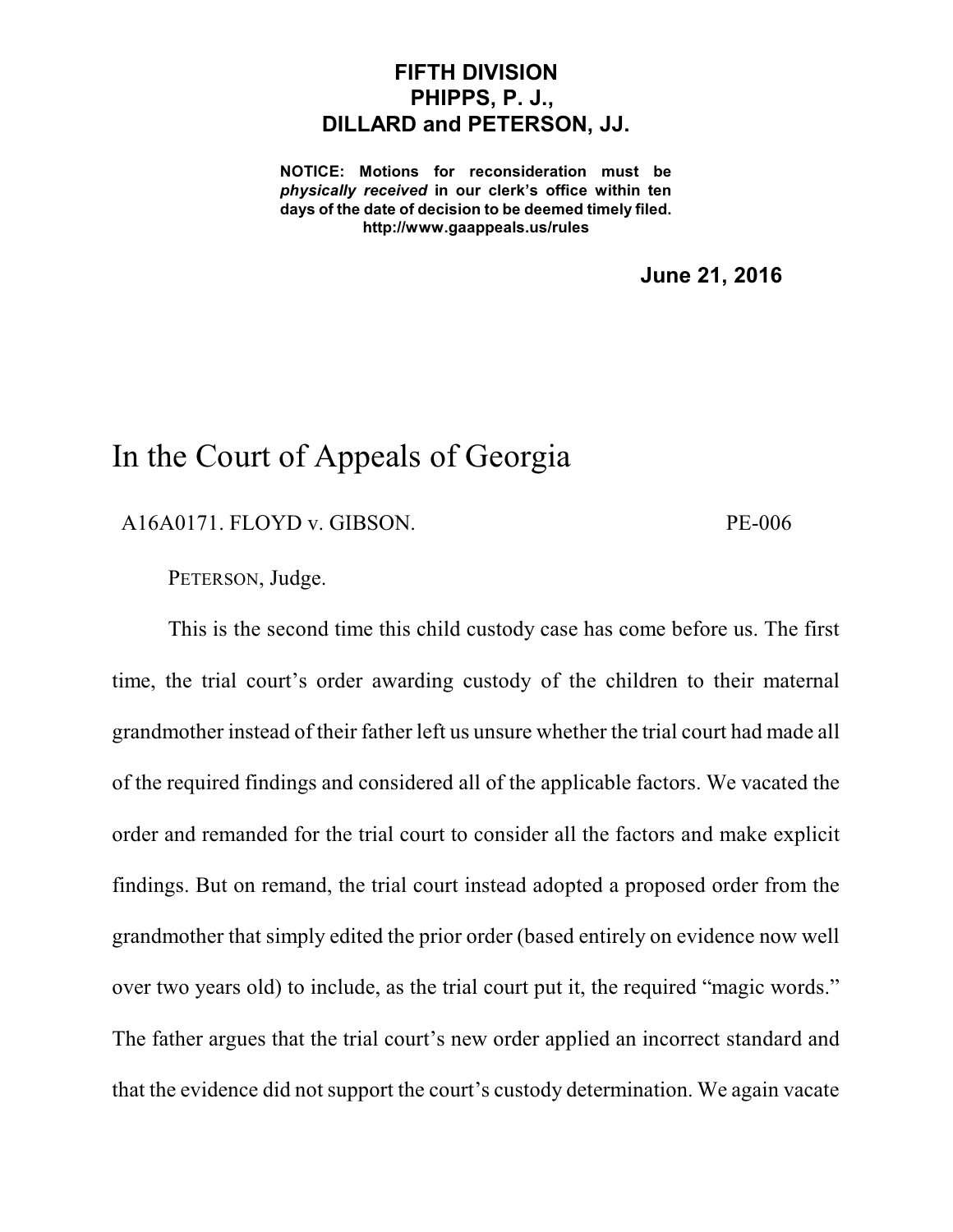the trial court's order because the court failed to consider substantively all the circumstances of the case in accordance with our previous instruction, and remand for further proceedings consistent with this opinion.

Shannon Lee Floyd ("the father") and the mother, who were never married, have three minor children. The children lived with both parents until the parents separated in 2012, after which the children remained with their mother. Shortly thereafter, the children's mother was granted a temporary protective order against the father after he allegedly threatened to kill her and the children. The father was not separately charged for any crime associated with that incident and disputes the version of facts that formed the basis for the protective order. The mother maintained custody of the children but continued to leave them with the father for weekend visitations. In May 2013, the children were removed fromtheir mother's custody after she suffered a drug overdose and were placed with Sherry Anne Gibson, the children's maternal grandmother ("the grandmother").

Soon thereafter, the grandmother petitioned for custody. The children moved into the grandmother's home, which was shared with the grandmother's 16-year-old son and the grandmother's husband, who had recently been released fromprison. The father answered, counterclaimed for custody, and began the legitimation process.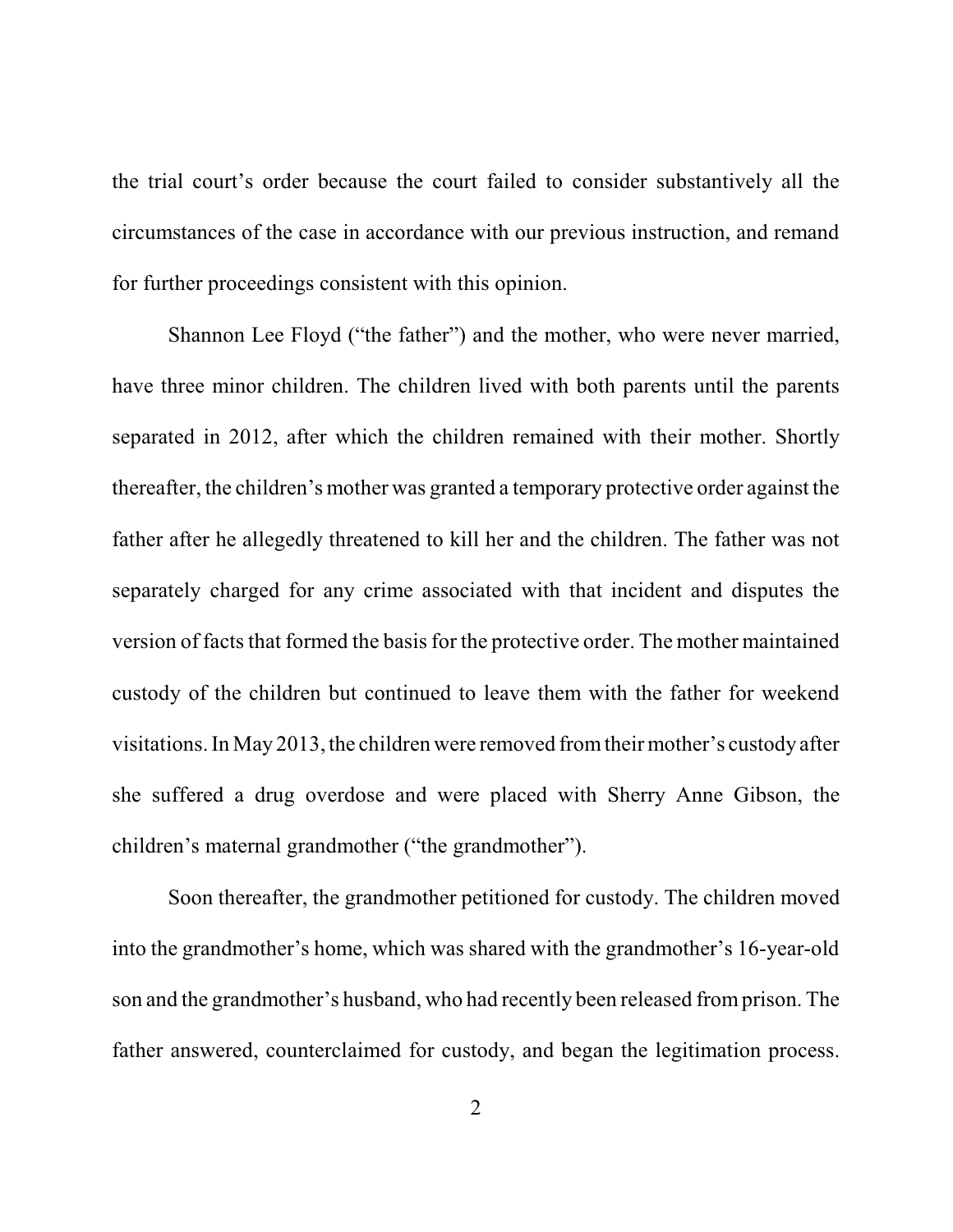During that process, it was revealed that the father was being treated with methadone, although the father disputed that drug addiction was the reason for the methadone treatment. The father was living at his mother's house, was employed, and had been paying child support. The judge awarded temporary custody to the grandmother because the father had not yet legitimated the children. Several months later, an order was entered legitimating the children.

In October 2013, the trial court held a permanent custody hearing. After receiving requested proposed orders from the parties, on November 5, 2013, the court entered the grandmother's proposed order awarding her custody of the children. <sup>1</sup> The father moved for a new trial, which was denied. The father appealed, arguing the trial court had applied an incorrect standard and that the evidence did not support the court's custody determination.

On March 19, 2015, we vacated the trial court's order and remanded for reconsideration, holding that it was not apparent whether the trial court had "made the requisite determination that the children would suffer 'either physical harm or significant, long-term emotional harm'" if placed in the father's custody as required by *Clark v. Wade*, 273 Ga. 587, 598 (IV) (544 SE2d 99) (2001) (plurality decision),

<sup>&</sup>lt;sup>1</sup> The mother conceded she was not a placement option for the children.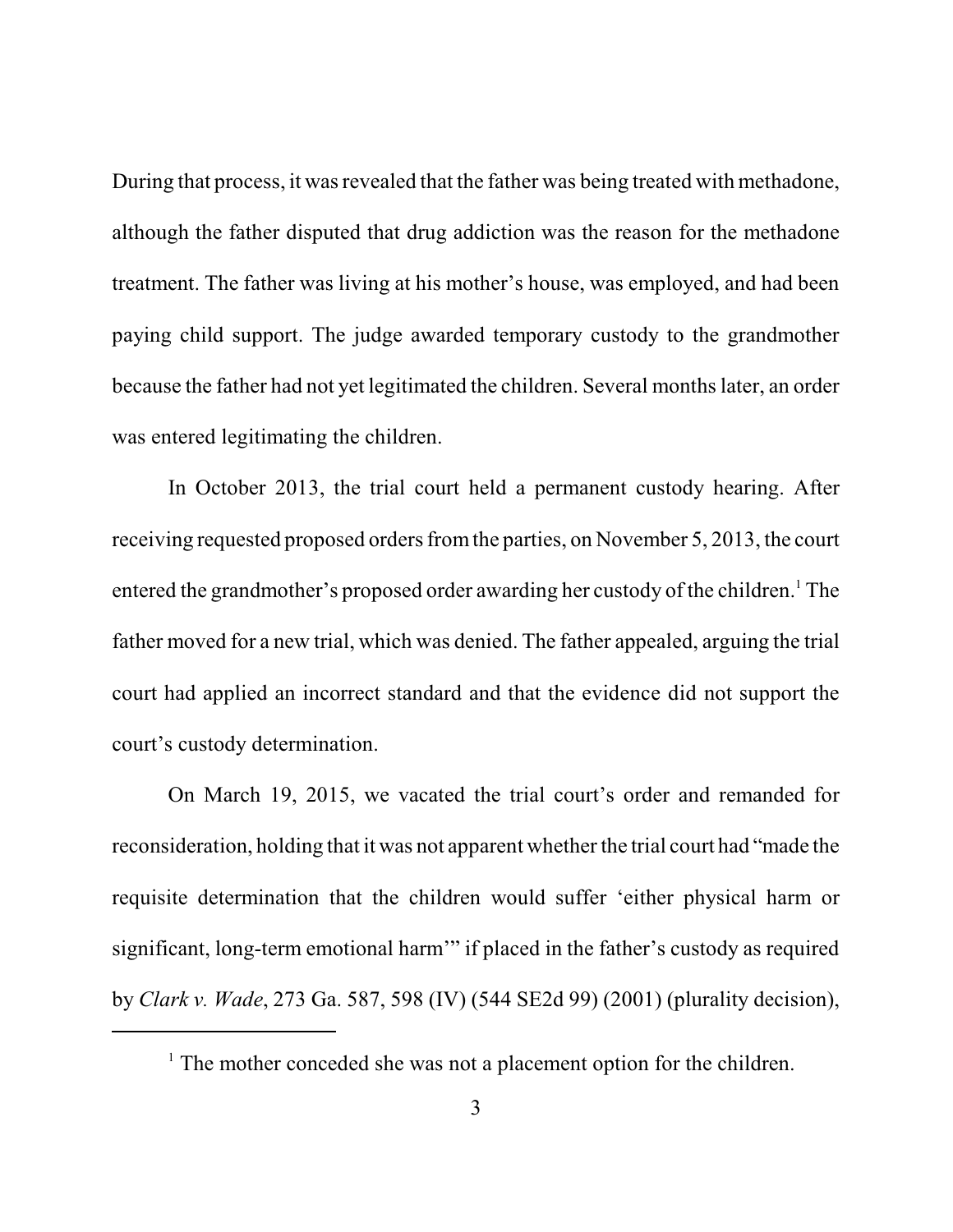or whether the trial court had "considered the four factors set forth in *Clark* with regard to custody determinations in cases in which certain third-party relatives seek custody from parents." *Floyd v. Gibson*, 331 Ga. App. 301, 303-04 (1) (771 SE2d 12) (2015) (physical precedent only).

Following remand, the father moved for a hearing, which the trial court granted. At the hearing, the court discussed with the parties how to proceed. The grandmother argued that the vacated order simply needed to be amended. The father objected, noting that all the evidence in the case was, at that time, nearly two years old, and that a change in circumstances warranted an emergency custody hearing. The trial court indicated that it did not intend to hear any new evidence, and that it would review a proposed order fromthe grandmother based upon the same evidence that had been presented nearly two years earlier. But the trial court also stated that it would set a hearing on the emergency custody motion.

Less than a week later, the trial court emailed the parties stating that it did not "see a need to re-litigate the case" and that it simply intended to amend its original order to "complywith what the Court of Appeals wants," which it described assimply adding "magic words" to the prior order. The trial court judge further stated, "I stand by my ruling, I just need an amended order to comply with the [Court of Appeals]."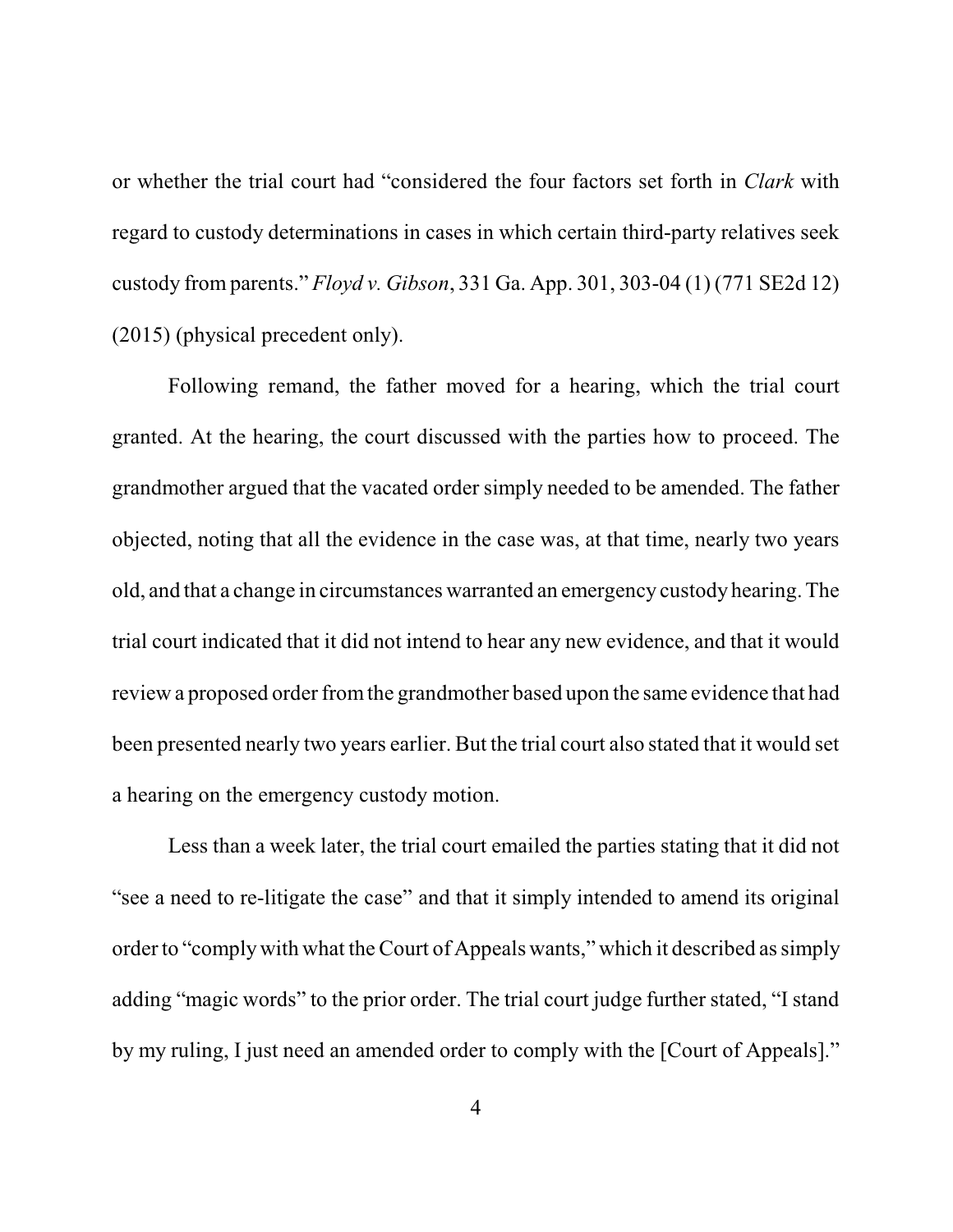Less than two weeks later on July 22, 2015, the trial court entered a final order, drafted by the grandmother's counsel, awarding permanent custody to the grandmother. The trial court attached an "addendum" to that final order, however, stating that the court had "concerns that the language expressed [in the order] may not directly address the reasons the Court of Appeals vacated the prior Order." The trial court also observed that the order was "based on the testimony before the Court on October 17, 2013" and that there "may have been substantial changes since that date[.]" For this reason, the trial court stated it would hold a hearing, though the record does not reflect any such hearing. Nevertheless, based on that well-aged evidence that may have changed substantially, the trial court found "it likely that future physical and mental harm may be done to the children if placed in the father's custody" and issued the order awarding permanent custody to the grandmother. This appeal followed.

1. The father correctly argues that the trial court failed to apply the proper standard in determining custody. In Georgia,

a parent has a right of custody to h[is] child[ren] in preference to a third party unless there is clear and convincing evidence that the parent is unfit. The focus of such a determination of unfitness must be the parent's ability to provide for the child[ren] in a manner sufficient to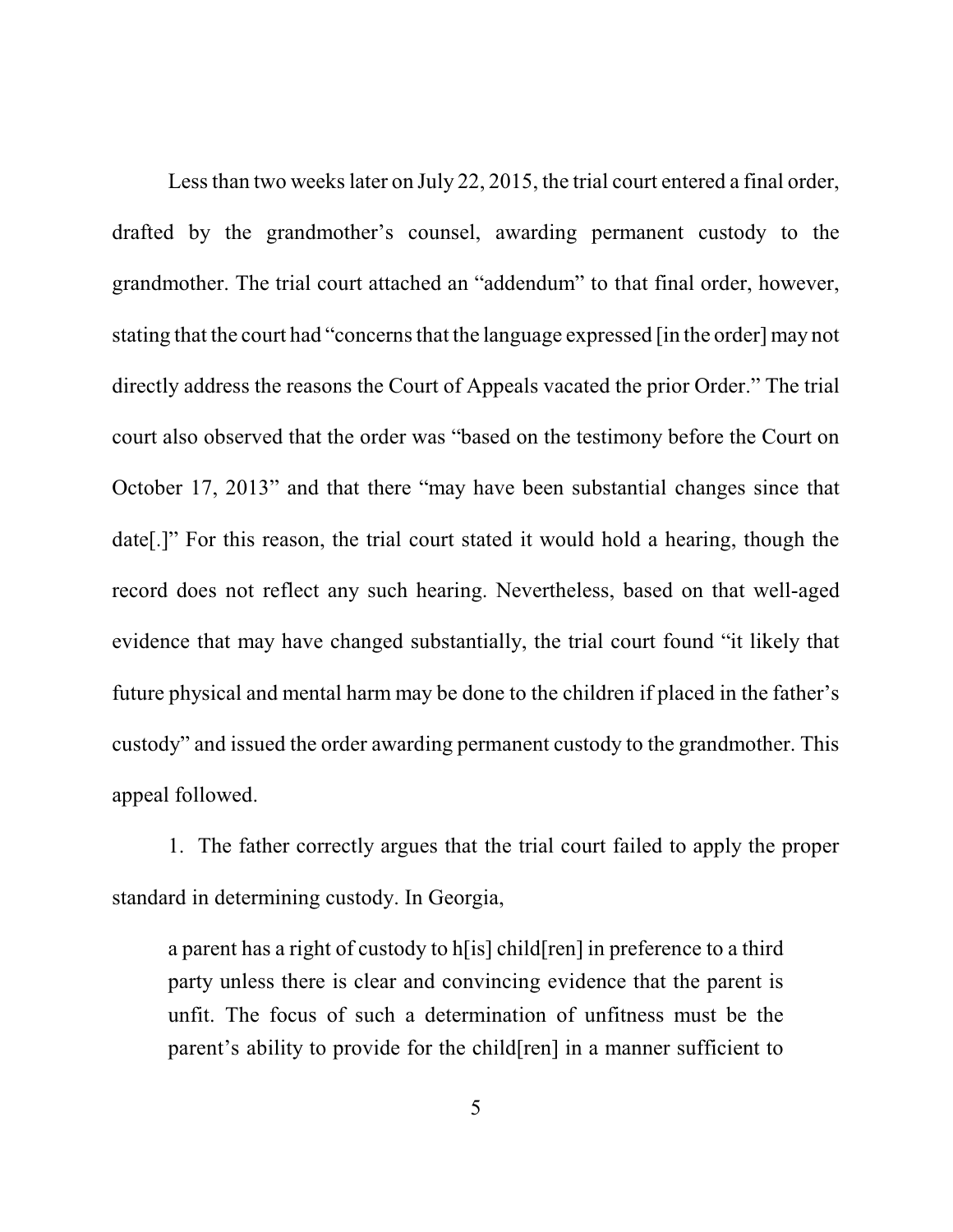preclude the need for an entity of the government to intervene and separate the child[ren] from the parent, and a court is not permitted to terminate a parent's natural right to custody merely because it believes that the child[ren] might have better financial, educational, or moral advantages elsewhere, that is, the parent's ability to raise h[is] child[ren] is not to be compared to the fitness of a third person.

*Harris v. Snelgrove*, 290 Ga. 181, 182 (2) (718 SE2d 300) (2011) (citations omitted).

OCGA § 19-7-1 (b.1), which governs custodial disputes between the father and grandmother, establishes a rebuttable presumption that it is in the best interest of the children for custody to be awarded to the father. OCGA § 19-7-1 (b.1). The Supreme Court of Georgia previously concluded that there are three presumptions implicit in the statute: "(1) the parent is a fit person entitled to custody, (2) a fit parent acts in the best interest of his or her children, and (3) the children's best interest is to be in the custody of a parent." *Clark*, 273 Ga. at 593 (II).

The father may lose custody of his children to the grandmother only "if the court hearing the issue of custody, in the exercise of its sound discretion and taking into consideration *all the circumstances of the case*, determines that an award of custody to such third party is for the best interest of the . . . children and will best promote their welfare and happiness." OCGA § 19-7-1(b.1) (emphasis added). The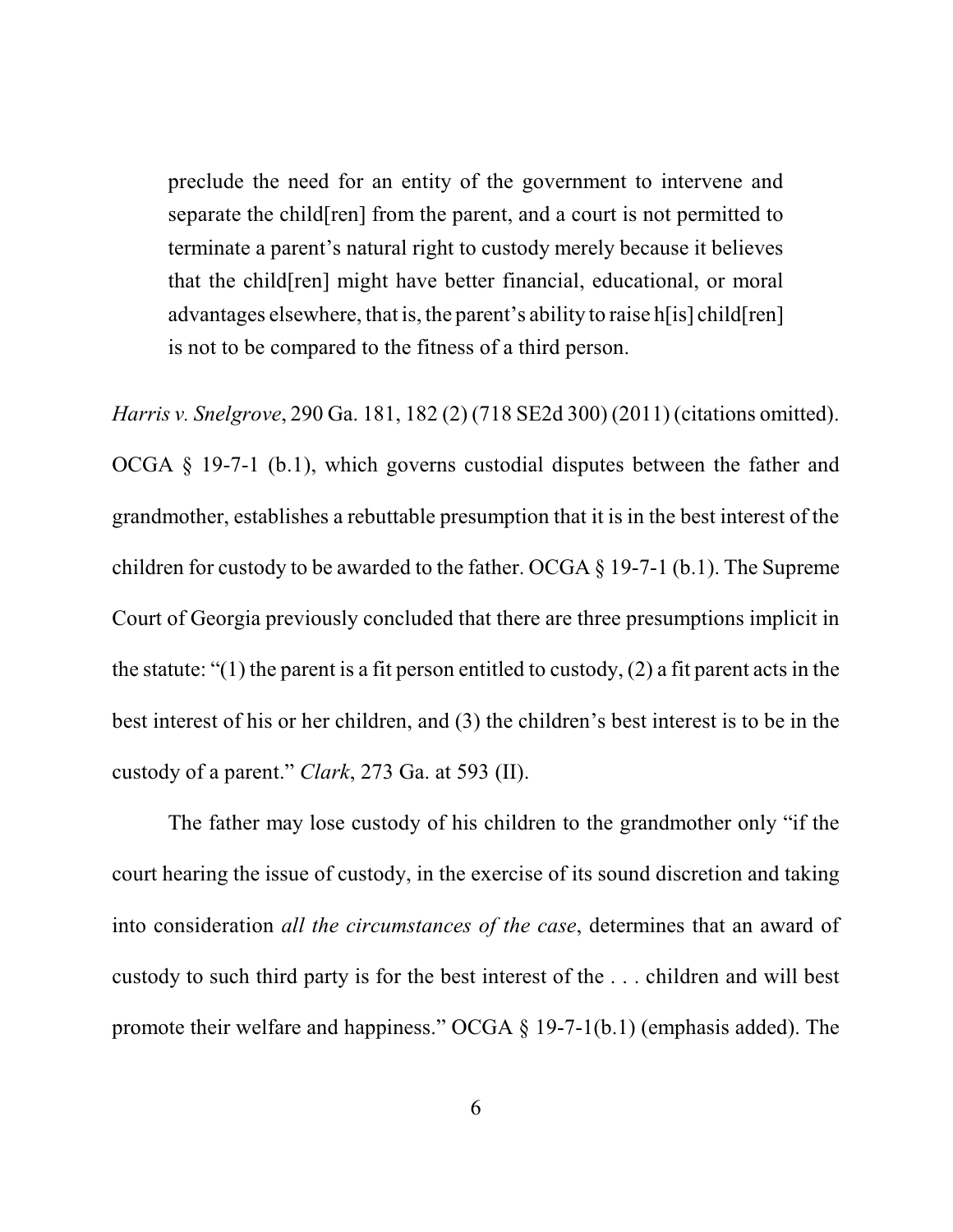"best interest of the children" standard requires "the third party to show that parental custody would harm the child[ren]" in order to rebut the statutory presumption in favor of the parent. *Clark*, 273 Ga. at 598 (IV). The harm must be either physical "or significant, long-term emotional harm; we do not mean merely social or economic disadvantages." *Id.* "Once this presumption is overcome, the third party must show that an award of custody to him or her will best promote the child[ren]'s health, welfare, and happiness." *Id.* 

Additionally, as we directed the trial court last time, the court should consider four factors with respect to determining custody and harm:

(1) who are the past and present caretakers of the children; (2) with whomhave the children formed psychological bonds and how strong are those bonds; (3) have the competing parties evidenced interest in, and contact with the children over time; (4) do the children have unique medical or psychological needs that one party is better able to meet.

*Floyd*, 331 Ga. App. at 303 (1) (citing *Clark*, 273 Ga. at 598-99 (IV)) (punctuation omitted).

The father correctly argues that the trial court applied the wrong standard when it made its tentative findings of future physical and mental harm. The standard requires a showing by the third party that a child "*will* suffer physical or emotional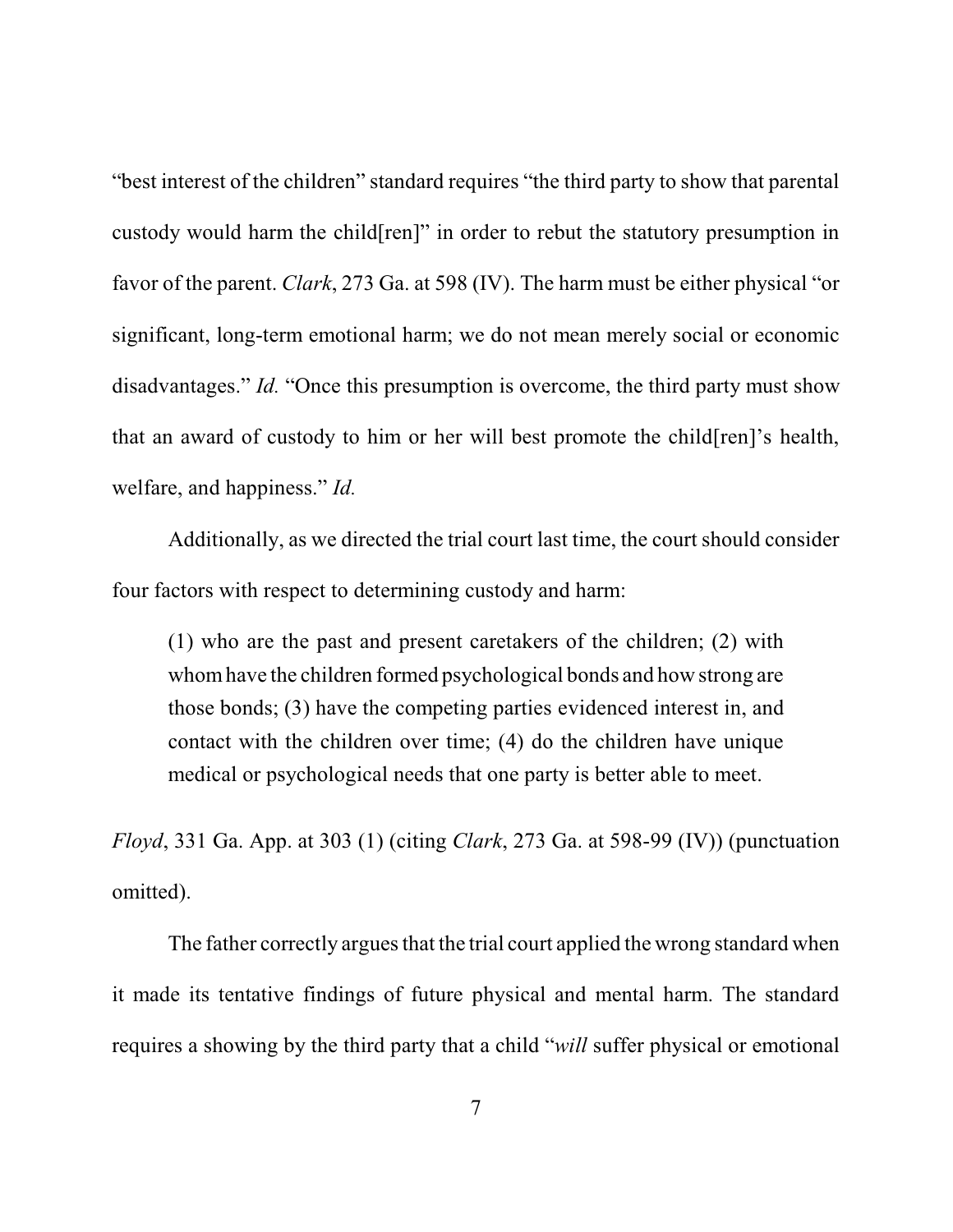harm if custody were awarded to the biological parent. "not that the harm "may" result, as found by the trial court. *See Clark*, 273 Ga. at 599 (V) (emphasis added). While we agree with the father's argument, we note that the simultaneous existence of both the order and the addendum that followed it creates an oddity here. In the order, the court appears to make its ruling quite decisively — but then calls into question the findings underpinning that ruling with its addendum. Taking the two orders together, along with the trial court's comments at the hearing and via email, it becomes entirely unclear what findings the trial court actually made. This lack of clarity is due in large part to the court's verbatim adoption of a proposed order with which the court appears not to have fully agreed. *See Outdoor Adv. Ass'n of Ga., Inc. v. Dep't of Transp.*, 186 Ga. App. 550, 550 (1) (367 SE2d 827) (1988) ("It has been noted that when the trial court adopts verbatimthe proposed findings and conclusions of the prevailing party the adequacy of the findings is more apt to be questioned, the losing party may forfeit his undeniable right to be assured that his position has been thoroughly considered, and the independence of the trial court'sthought process may be cast in doubt.") (citation omitted).

Our prior instruction in March of 2015 to the trial court was intended to do more than simply garner the addition of certain "magic words" to the trial court's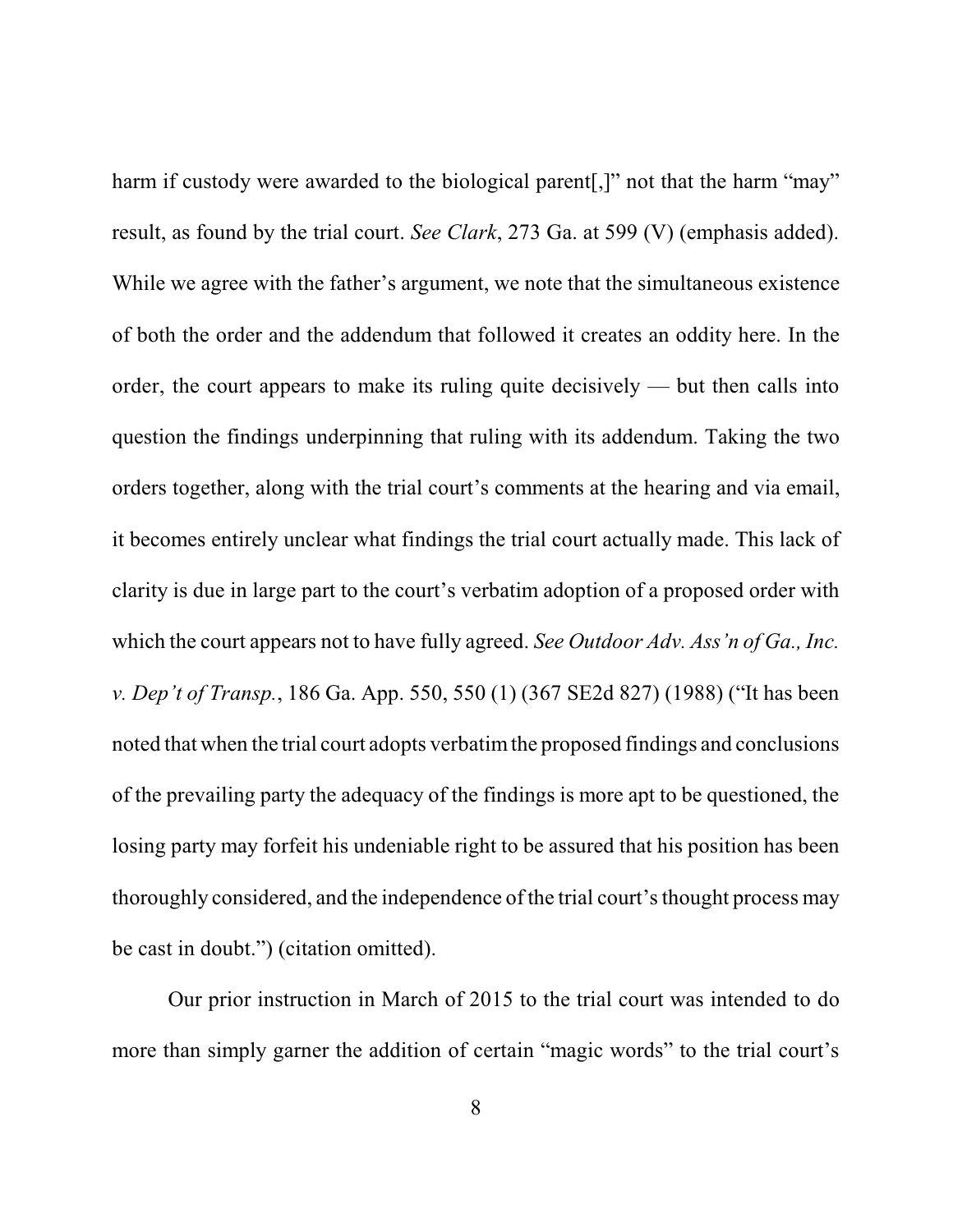2013 order depriving the father of custody. Rather, the trial court was instructed to conduct a *substantive* analysis of the *Clark* factors, and determine whether the children would suffer physical "or significant, long-term emotional harm" by having custody awarded to their father. *See Floyd*, 331 Ga. App. 303-304 (1). The considerations the trial court was instructed to make were to be supported by findings of fact. While evidence of prior acts can support a conclusion that the children would suffer harm if custody were awarded to their father, the trial court failed to consider "all the circumstances of the case" when it declined to consider any evidence that was less than 21 months old at the time despite explicitly acknowledging that circumstances may have changed. The trial court's concession to the staleness of the evidence before it — offering a post-order hearing — isinadequate. This "order first, then hearing" approach is puzzlingly backwards.

The grandmother asks that we attribute any error in the revised order to her counsel instead of the trial court because her counsel drafted the revised order for the court and made the "required findings" for the court. But this argument underscores the necessity of our vacating the trial court's order, and misunderstands how the judicial process should work. An order adopted by a trial court becomes its own, and the findings must be its own (although it may be assisted by counsel). We cannot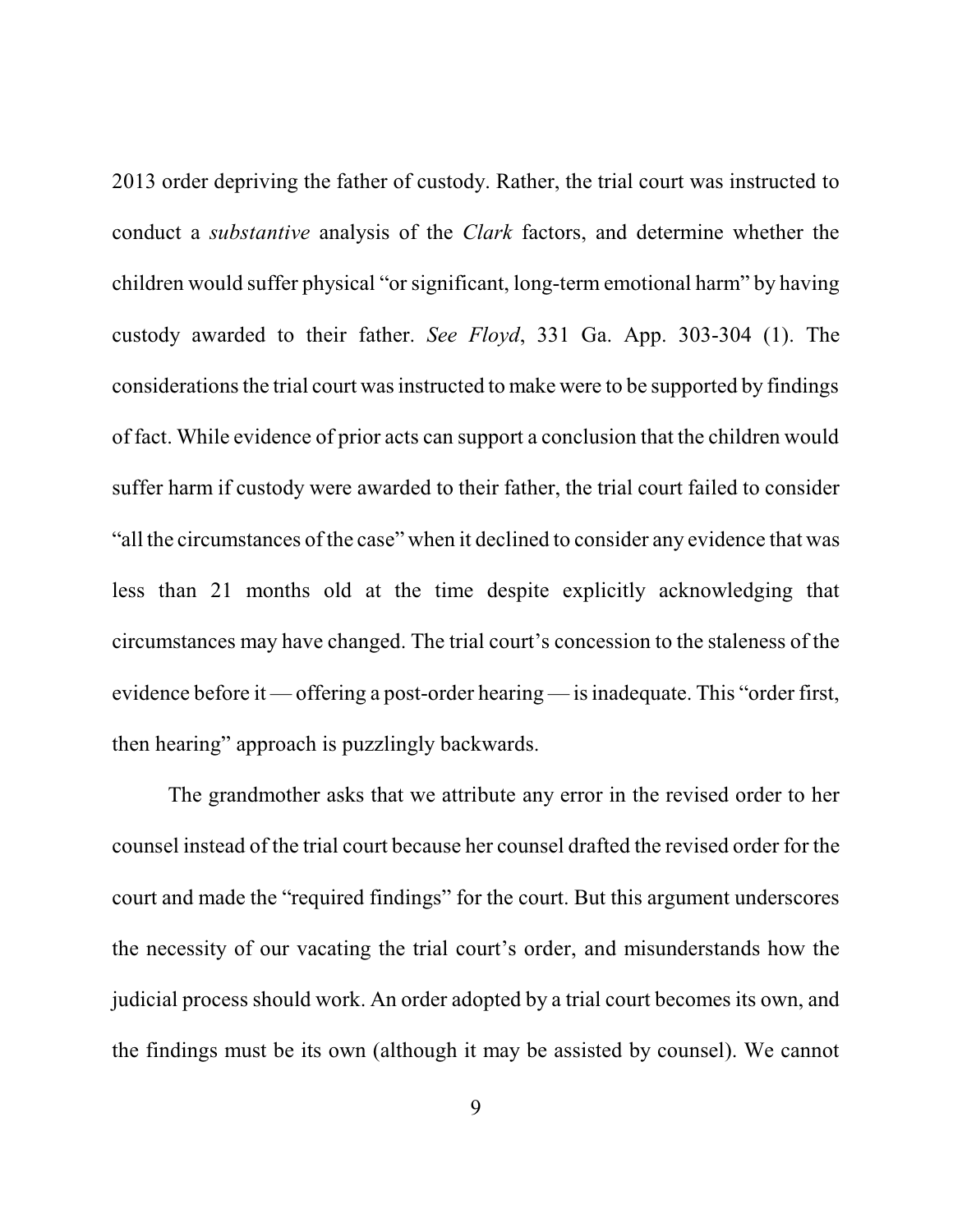apply the appropriate deferential standard of review to the trial court's findings of fact when it is entirely unclear that the trial court even made any such findings, or where it failed to base its findings, to the extent any were made, on contemporaneous evidence.

"[P]arents have a fundamental liberty interest in the care, custody, and management of their children and there can scarcely be imagined a more fundamental and fiercely guarded right than the right of a natural parent to his offspring." *See In re M.F.*, 298 Ga. 138, 145 (2) (780 SE2d 291) (2015) (citations and punctuation omitted). When that fundamental interest is atstake, the court must give full, fair, and thoughtful consideration to the serious matter at hand. Accordingly, we again vacate the trial court's judgment, although we do not do so lightly. We are mindful of the additional delay this will cause both in the permanent placement of the children and in the adjudication of the father's parental rights, due in no small part to the time this court has had to expend due to unclear orders of the trial court. However, we are obligated to ensure that the law has been followed, and so we remand the case for reconsideration and an evidentiary hearing consistent with this opinion. To ensure a third error is avoided, we direct the trial court — following the evidentiary hearing